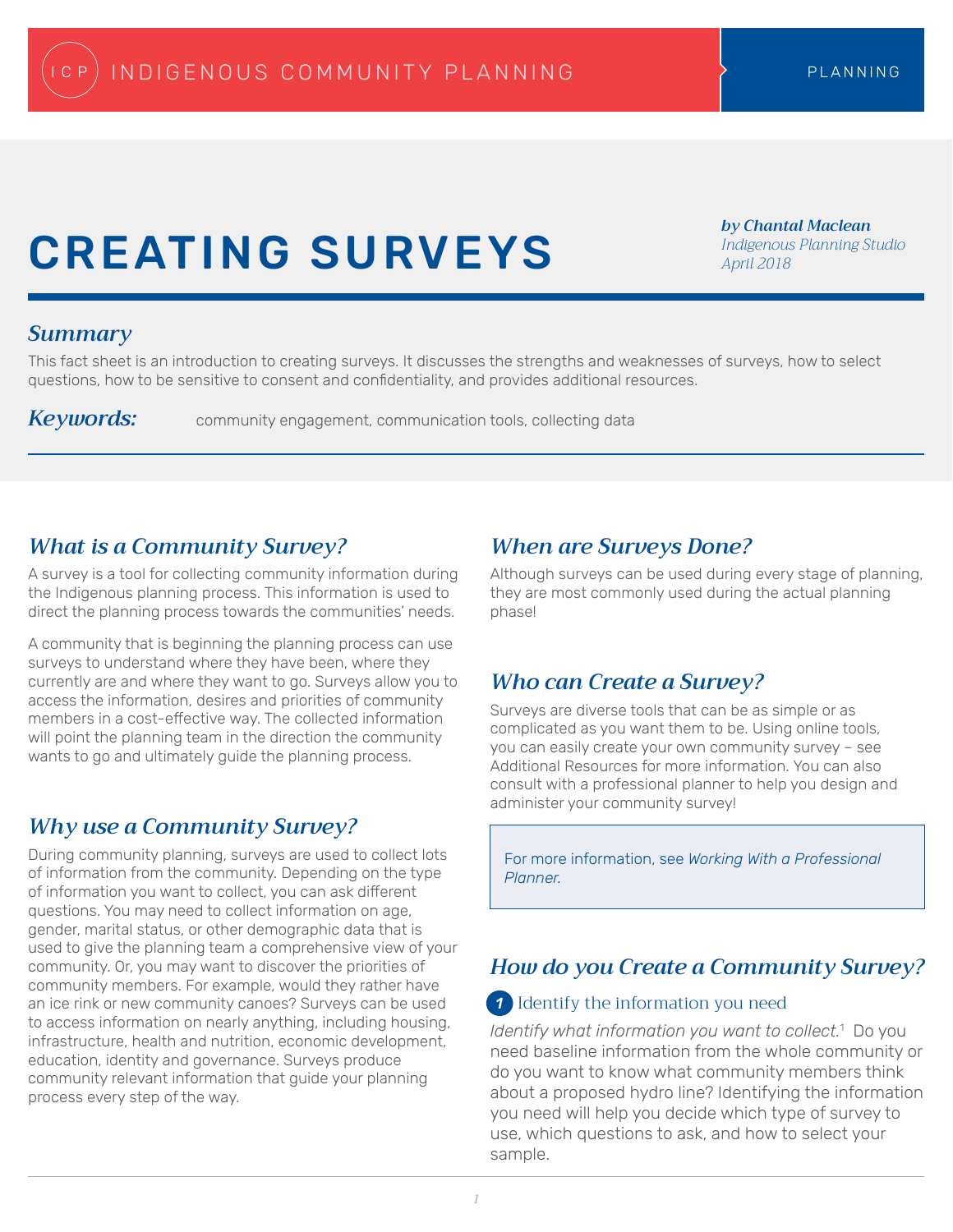*Identify your target population.* A target population is the group of people you want to collect information from.2 For example, you might want information from all community members, on-reserve members, or youth.

*Identify your sample.* A sample is the portion of a target population you are going to survey. Getting 5,000 community members to fill out a survey is a huge task. Getting a sample of 500 community members to respond is more practical and cost effective. Your sample should be small enough that it doesn't go over budget, but big enough that it reflects the target population.<sup>3</sup> A general rule to keep in mind is the larger the sample size, the more accurate it will be.<sup>4</sup> To get an accurate representation of the target population in your sample, you should use random sampling.<sup>5</sup> This means that everyone has an equal chance of receiving a survey.<sup>6</sup>

## Choosing Your Survey's Format *2*

There are two main types of surveys:

- Census survey: a survey that is distributed to everyone in your target population. This would be used to gather baseline data or to plan for infrastructure.<sup>7</sup>
- Representative survey: a questionnaire is distributed to a sample of your target population. This sample will give you results that reflect on the entire population.8 This tool is cost effective and practical.<sup>9</sup> This fact sheet will be focusing on representative surveys – but many sections are transferable to census surveys.

## *questionnaire*

the document that contains your information and questions.10 Survey respondents then record their answers on them and send them back.<sup>11</sup>

## *3* Designing Your Survey's Content

*Introduction paragraph*: Every questionnaire should have an introduction paragraph. This paragraph should explain what information you're looking for, why you're looking for it, who should complete the survey, and what will happen with the resuts.<sup>12</sup>

The first step in writing good survey questions is identifying what exactly you want to know.<sup>13</sup> There are several different kinds of questions that can be used to uncover different information. Select the type of question you use based off the information you need and your analysing ability. Different questions require different analysing tools.

### *Types of Questions*

- **Filter questions:** These are additional survey questions that are only relevant to a certain section of respondents.<sup>14</sup> See example below
	- 10. Do you ever use the reserve's community centre?
		- $\Box$  Yes [If yes, answer questions 11 and 12]
		- $\Box$  No [If no, skip to question 13]
	- 11. How often do you use the reserve's community centre a week?
		- Less than 1 time per week 1 - 2 3 - 4  $\Box$  5 - 6  $\Box$  7 +
- 12. What facilities do you use at the reserve's community centre? (check all that apply)
	- □ Gymnasium  $\Box$  Ice rink □ Youth lounge Canteen  $\Box$  Studio
- 13. Do you ever use the reseve's elders lodge?



#### *Figure 1 | Example of filter questions in a survey*

*Adapted from* (Blackstone, A. "Principles of Sociological Inquiry: Qualitative and Quantitative Methods." Saylor Academy. 2012. [https://](https://saylordotorg.github.io/text_principles-of-sociological-inquiry-qualitative-and-quantitative-methods/s11-survey-research-a-quantitative.html#blackstone_1.0-ch08_s04_s01_f02) [saylordotorg.github.io/text\\_principles-of-sociological-inquiry-qualitative](https://saylordotorg.github.io/text_principles-of-sociological-inquiry-qualitative-and-quantitative-methods/s11-survey-research-a-quantitative.html#blackstone_1.0-ch08_s04_s01_f02)[and-quantitative-methods/s11-survey-research-a-quantitative.](https://saylordotorg.github.io/text_principles-of-sociological-inquiry-qualitative-and-quantitative-methods/s11-survey-research-a-quantitative.html#blackstone_1.0-ch08_s04_s01_f02) [html#blackstone\\_1.0-ch08\\_s04\\_s01\\_f02\)](https://saylordotorg.github.io/text_principles-of-sociological-inquiry-qualitative-and-quantitative-methods/s11-survey-research-a-quantitative.html#blackstone_1.0-ch08_s04_s01_f02).

- **Open-ended:** These are questions that require a respondent to answer in their own words.15 These questions provide deep and meaningful information, but are often harder to analyse.<sup>16</sup> Example: Why do you think community centres are important?
- **Close-ended:** These questions require only a brief answer, often either "yes" or "no".17 Close-ended responses provide data that is easy to analyse.<sup>18</sup> Example: Do you think community centers are import? Yes or No.
- Multiple choice: This type of question allows the respondent to select between a variety of responses.<sup>19</sup> Example: How often do you use the community centre?

A. Never B. Once a year C. 2-11 times a year D. Monthly E. Weekly

**Likert Scale**: This type of question requires participants to rate items on a scale.<sup>20</sup> Example: Crime is a problem in the community.

> $1 =$  strongly disagree  $2 =$  disagree  $3 =$  agree 4 = strongly agree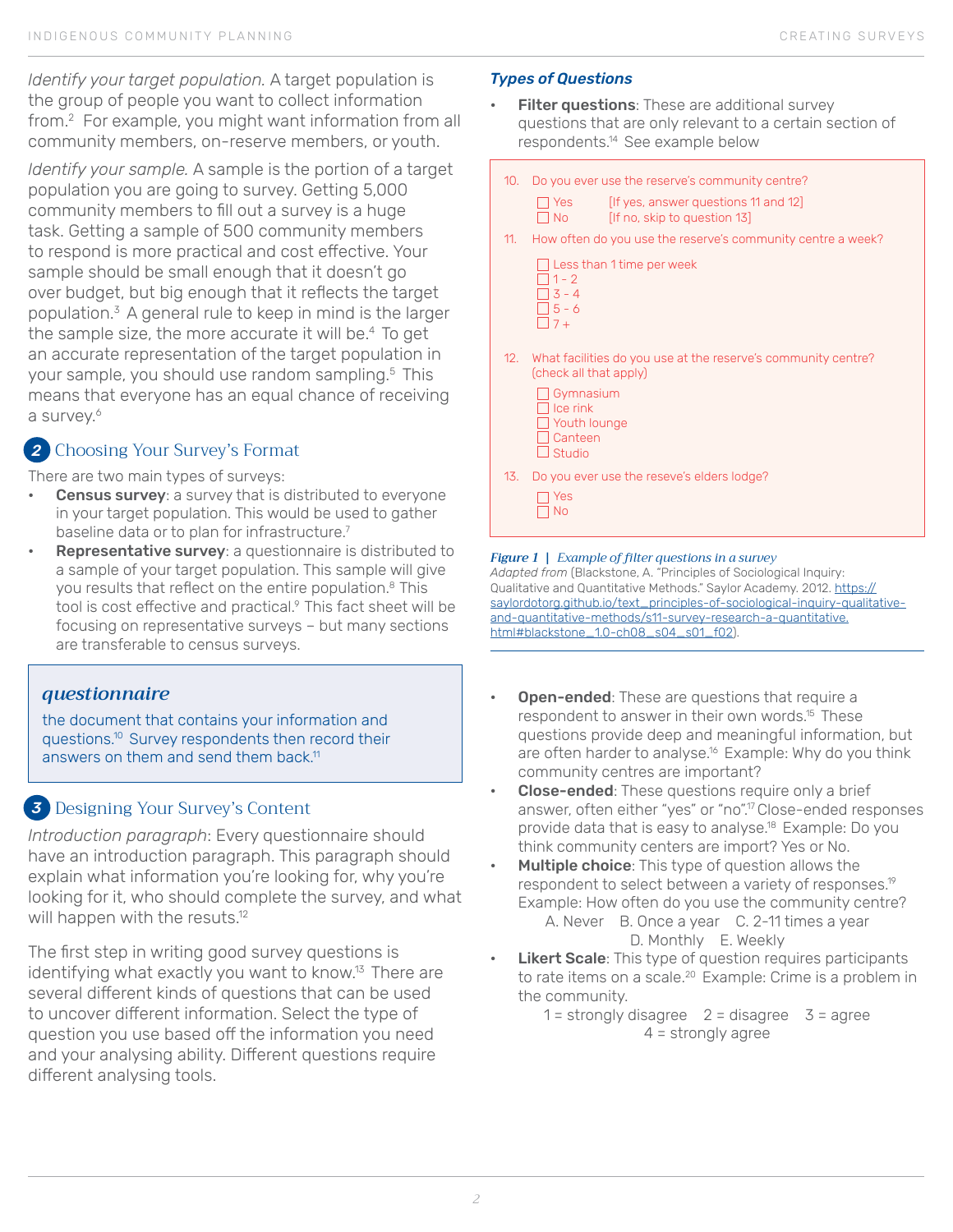#### *Questions to Avoid*

- **Double negatives:** These questions that have two negative words.21 This makes the question confusing and hard to read. Example: Do you think council shouldn't not buy more land?
- **Leading Questions:** These are questions that can sway a participants' response.<sup>22</sup> Example: Working on council is very difficult and time consuming. How much do you think council members should be paid?
- **Double Barrel Questions:** These are questions that are asking two things at once.<sup>23</sup> Example: "Are you happy with housing and postal services?" This should be separated into two questions.
- **Response options that are not exhaustive:** This means that there could be more response options than you are providing. A simple way to ensure your response options are exhaustive is to include an "Other" option, with a space to write.<sup>24</sup>
- **Response options that overlap: Questions with** overlapping responses are confusing and can skew your results. Example: How old are you?

1-20 20-30 30-40 40-50

If someone was 30, they would fit in two groups. This would confuse survey participants. Instead use a scale that doesn't overlap!

1-19 20-29 30-39 40-49

## Pretesting *4*

Pretesting is when you give your survey to a small group of people to gauge how user friendly it is.<sup>25</sup> This is done before you administer your survey to the target audience. You should pretest on people who represent your target audience. Ideally, you should also have easy access to these people.

Pretesting helps you:

- Identify confusing, offensive, boring, or pointless questions
- Get feedback on question ordering
- Get feedback on survey length and design

#### Administration *5*

There are several ways of administering a survey:

#### *Delivery in person*

The survey can either be completed on the spot or an arrangement can be made to pick it up later.<sup>26</sup> In person delivery typically provides a high response rate.<sup>27</sup> Door to door survey delivery can also provide community employment opportunities.

#### *Snail-mail*

Although this is both practical and convenient, response rates may turn out low.28 It's harder to convince someone to take the time to fill out a survey when the researcher isn't standing there asking them to.

If snail-mail is the selected administration tool, a follow up letter will serve 2 purposes:

- Thanking those who have already returned the survey
- Reminding those who haven't filled it out yet.<sup>29</sup>

#### *Online*

This method of delivery is becoming increasingly common. It is easy to use, cheap and much quicker than knocking on doors.<sup>30</sup>

Considerations for using an online survey:

- Does everyone in the community have internet access?
- Do you know everyone's email address?

#### *Telephone*

This method is becoming increasingly difficult as landlines become obsolete.<sup>31</sup> You may be able to get phone numbers from local white pages or you may need to work with a consultant to obtain phone numbers.

# Analysing *6*

Different questions require different analysing tools.

For more information, see *Analyzing Surveys.*

# Implementation *7*

After you've analyzed your survey results, you will have summary information about your community. Depending

on the questions you asked, this can be demographic information, community concerns, requests, or other data. This information can inform and direct your Community Plan! Taking action based on survey results guide the plan in the direction that is best for the community, while also showing community members that you are listening to them!

*Taking action based on survey results guide the plan in the direction that is best for the community, while also showing community members that you are listening to them!*

# *What About Confidentiality?*

Is your survey going to be anonymous or will you ask for information that will allow you to identify the participant?

Participants may be more inclined to give honest answers when they take a confidential survey. $32$  However, you might need identifying information to give away incentives or compare survey results to service records, background information or other documents  $33$ 

Including identifying infomation doesn't have to be a deterrent. If you request identifying information, just explain why you need it!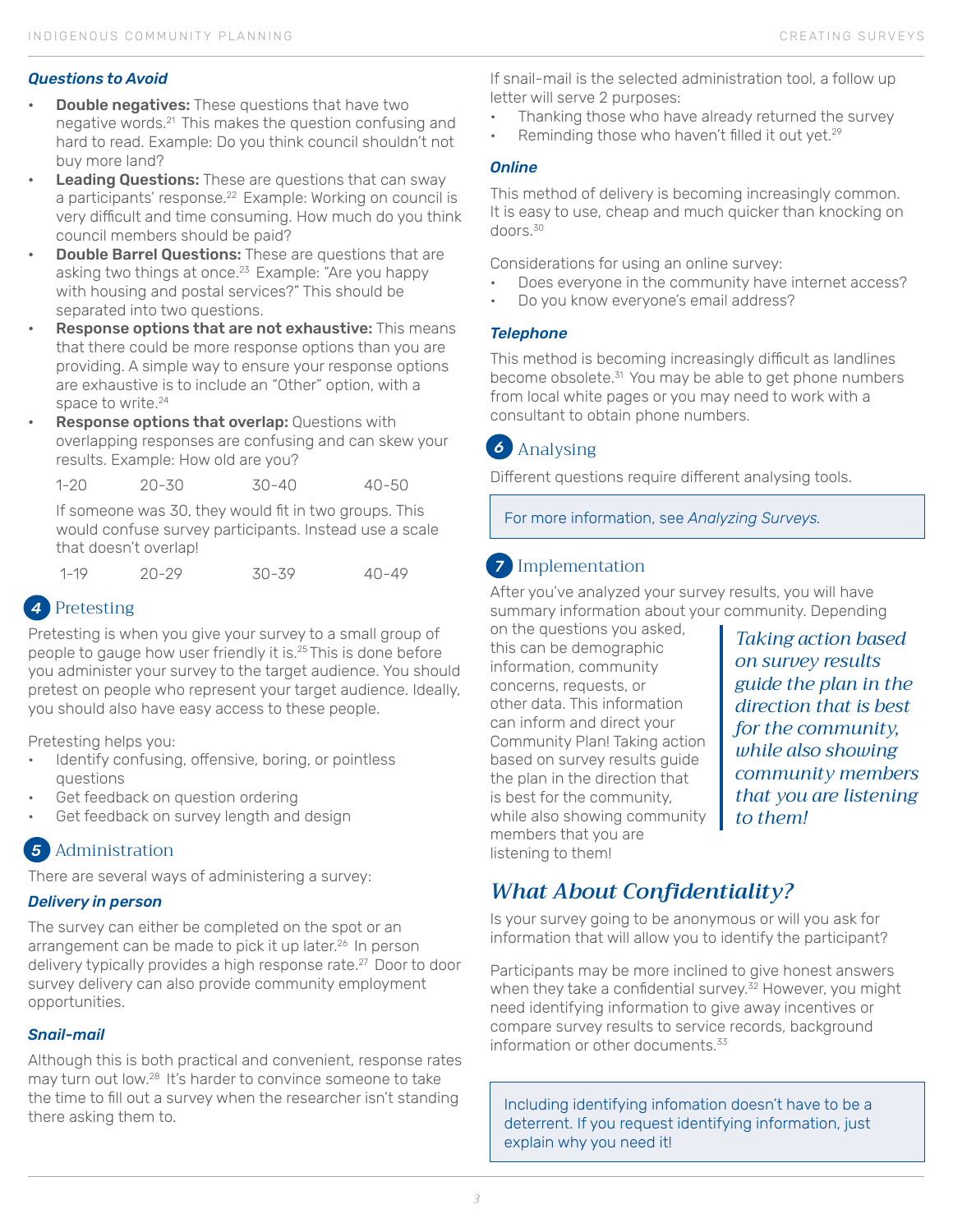## *Examples of Using Survey Data in the Planning Process*

#### *Demographic Data*

Through your survey results you may see that there is an average of 7 people living in one house on the reserve. You can use this demographic information to plan the number of additional houses that need to be built!

#### *Community Concerns*

The survey may reveal that community member are concerned about the lack of light around the community centre at night. You can use this to plan future infrastructure, such as building new street lights!

#### *Community Requests*

Your survey results may tell you what your members want to see in their community. For example, if a large number of members want a healing lodge built, you can use this to plan future spending and infrastructure!

## *What About Consent?*

Consent forms are typically not necessary for surveys.<sup>34</sup> Although, in certain circumstances they are advised:

- Working with children or others who cannot legally provide their own consent. A consent form should be signed by their legal guardian<sup>35</sup>
- Using the results for publication. If you will be making survey results public, you should ensure your participants are aware and consent<sup>36</sup>

# *When Should You Use a Survey?*

## Surveys are a good tool when:

- You're looking to gather lots of information in a costeffective manner
- You have well defined questions with a limited range of responses
- You have the contact information for the people you would like to survey
- You're collecting information on a sensitive topic

## You might consider other tools when:

- You want information from people with limited literacy skills such as young children
- You need detailed information. Surveys are not flexible because potential answers to questions are fixed. For example, a respondent's answer may be more complex than a simple "yes" or "no"
- You only need information from a few people. A small number of people surveyed (sample size) has the potential to skew the results
- When return rates may be low Discussed in Administration of the Survey section
- You do not have a way to contact participants.

## *Tips for Success*

- make the surveys look attractive
- be brief and to the point
- make the font size readable
- make sure the instructions are very clear

# *Further Reading*

#### **Survey Monkey**

An online tool used to create free surveys!

<https://www.surveymonkey.com>

**Community Tool Box - Creating Surveys** by Chris Hampton & Marcelo Vilela

This online resource provides an indepth guide to creating comprehensive surveys!

[http://ctb.ku.edu/en/table-of-contents/assessment/assessing-community-needs-and-resources/conduct-surveys/main](http://ctb.ku.edu/en/table-of-contents/assessment/assessing-community-needs-and-resources/conduct-su)